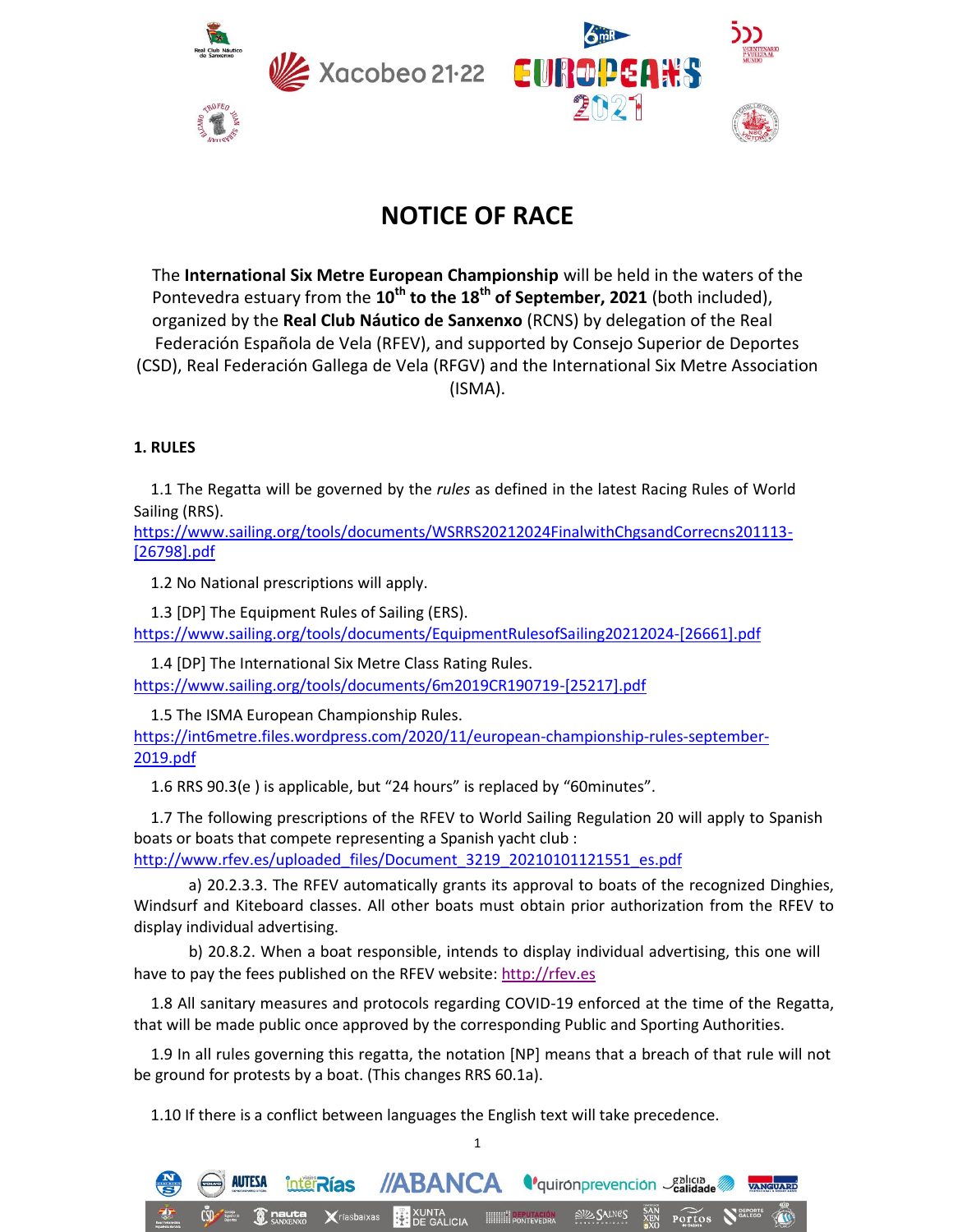

### **2. (NP) (DP) ADVERTISING AND PROVIDED EQUIPMENT**

2.1 Competitor advertising will be governed by ISMA class rule 30.

2.2 Boats may be required to display advertising chosen and supplied by the organizing authority (AO) in compliance with World Sailing Regulation 20. If the Rule has been broken, the regulation World Sailing (WS) 20.9.2 applies.

2.3 An electronic tracking system may be required to track the position of participating boats during the race and competitors should collaborate in the installation of those tracking devices on their boats. The organizing authority may use the information received from the system for media coverage of the racing as well as for technical and safety purposes. Competitors shall be responsible for the devices while onboard and shall return them to the regatta office when required. Competitors may be assessed a fee if the tracking devices are not returned on request.

2.4 In participating in the Regatta a competitor expressly and automatically grants, without any demand for compensation, the Organizing Authority and sponsors of the Regatta the right, in perpetuity, to make, use and show at any time, and at their sole discretion, any still or motion pictures and live, filmed or taped television and other reproductions taken during the Regattas.

## **3. ELIGIBILITY AND ENTRY**

3.1 The European Championship is open to all boats of the International 6 Metre Class holding a valid measurement certificate, having completed registration and paid the entry fee before the entry deadline, which is at midnight CET on Sunday 29<sup>th</sup> of August 2021. Exceptionally, and at the discretion of the Organizing Authority, entries submitted after the deadline could be accepted.

3.2 Boats may be registered in either the Open or Classic fleets, as specified by the class rules.

3.3 All entries shall be submitted by email to info@rcnsanxenxo.com together with a valid measurement certificate. Entry forms will be available in the event website [www.6mreuropeans2021.com](http://www.6mreuropeans2021.com/) .

3.4 All the competitors with Spanish nationality, legal residents in Spain or sailing in boats representing a Spanish club must be in possession of the Sailing Federation License for 2021. Foreign sailors will have to prove to own an accidents and illness insurance that cover regattas, valid in Spain.

3.5 All competing yachts shall have paid their 2021 membership dues to their ISMA affiliate national association or, for those entrants whose home port is outside the countries of the ISMA affiliate national associations, directly to ISMA.

2

**Calica** calica de la Calicia de

Portos

**//ABANCA** 

**InterRias**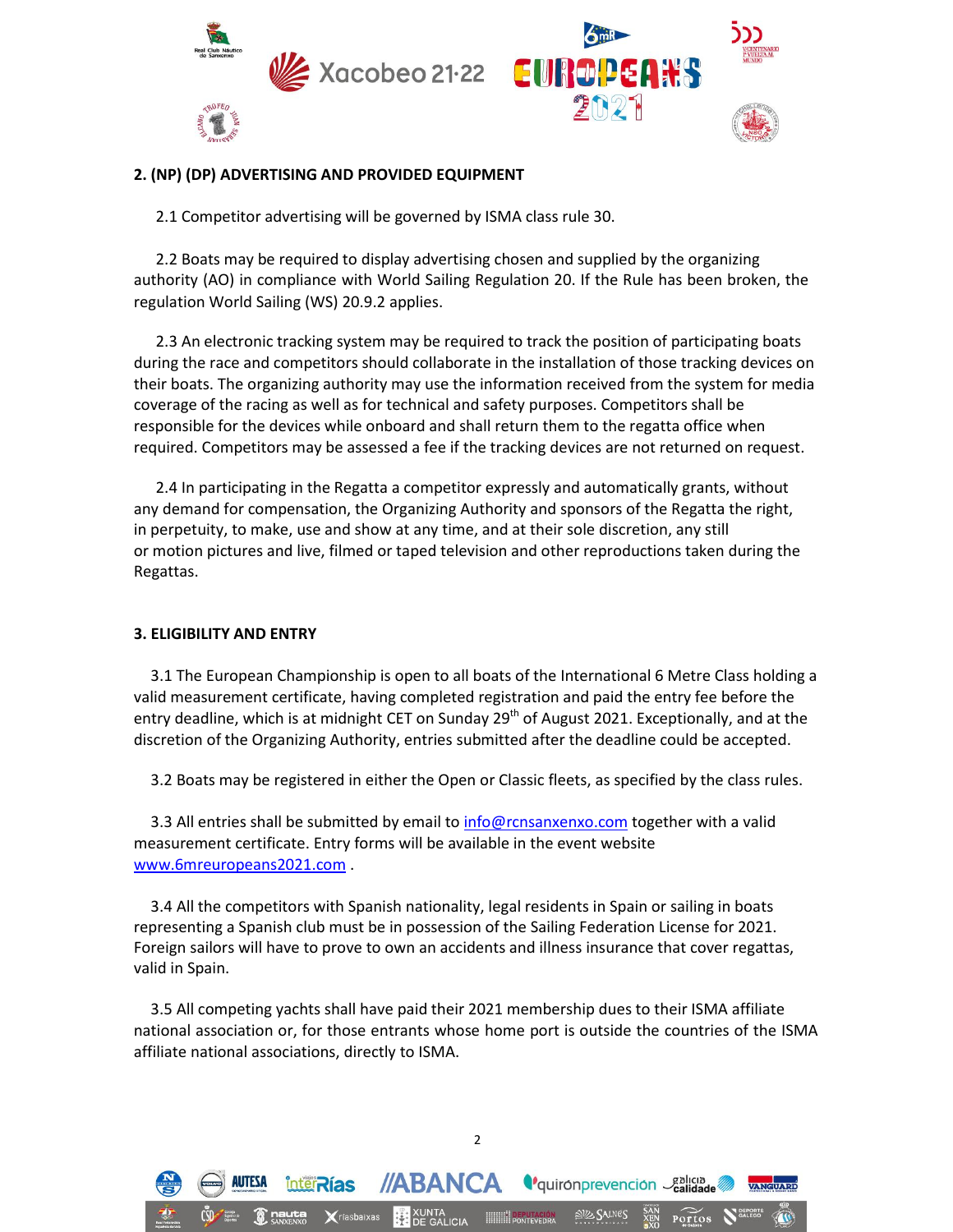





#### 3.6 An entry is not valid until:

a) The entry fee has been fully paid,

b) The registration form has been correctly completed,

c) A valid measurement certificate is filed.

d) A proof of being up to date with the class membership duties is filed

e) A document from the insurance company that certifies the participating boat is insured with valid third-party liability insurance including the coverage of risks at regattas with a minimum cover of 1.500.000 € per incident or the equivalent; and proof that the insurance policy is up to date with the payment are filed.

f) Crew with Spanish nationality, legal residents in Spain or sailing in boats representing a Spanish club, have provided the OA a valid Sailing Federation license. Foreign competitors who are not obliged to have a national sailing federation license shall present at registration evidence of having an accidents and illness insurance valid in Spain that covers his/her participation in the Regatta.

g) A parental (or guardian) consent form and declaration has been submitted for crew under 18 years of age; the form will be available for download at the Championships Official Webpage [www.6mreuropeans2021.com,](http://www.6mreuropeans2021.com/)

h) The Acceptance of Responsibility form has been duly filled in and signed by each crew member.

i) If advertising displayed, authorisation from the RFEV for the display of individual advertising shall be required (only for Spanish boats or boats representing a Spanish yacht club).

## **4. FEES**

4.1 The standard entry fee for the International European Championship is 1.000 Euros and will be accepted up to Sunday  $18<sup>th</sup>$  of July 2021 at 00:00 CET.

A 20% discount (200 Euros) will apply for entries registered and paid before Thursday 29<sup>th</sup> of April 2021 at 00:00 CET.

A 20% surcharge (200 Euros) will apply for late entries registered or paid after Sunday 18<sup>th</sup> of July 2021 at 00:00 CET. Late entries will be accepted up to Sunday 29<sup>th</sup> of August 2021 at 00:00 CET.

4.2 The entry fee covers mooring from **Sept 6th, 2021 to Sept 20st**, 2021, and tickets to the main social events for five crew members per boat.

Additional tickets will be available for purchase from the Real Club Náutico de Sanxenxo's

3

XUNTA<br>**BE** DE GALICIA

**//ABANCA** *<u>Caligraphysis Caligraphysis</u>* 

**SIZ SALNES** 

Portos

Administration Office during the championship.

**InterRías**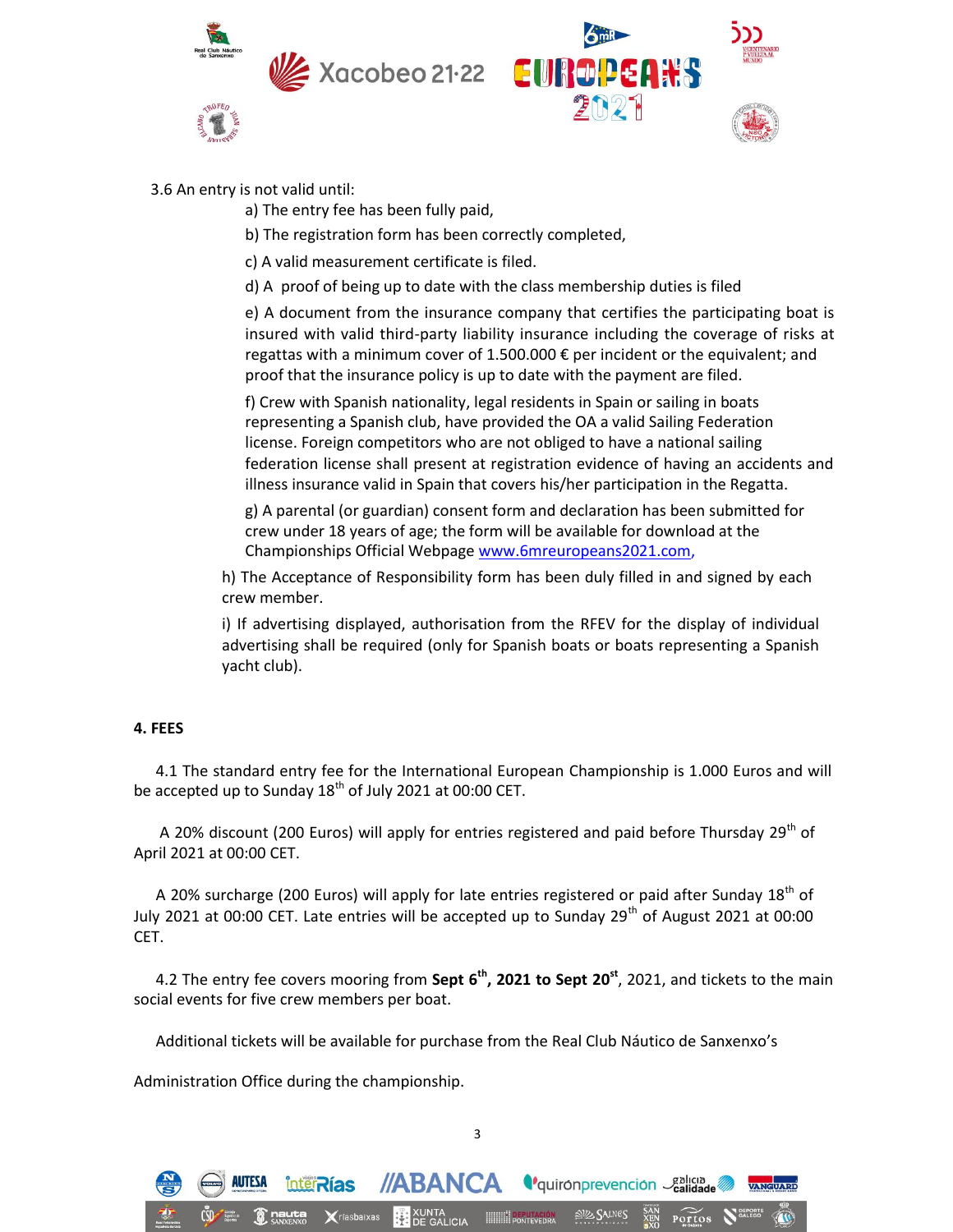

Prices for haul-in and haul-out or other services will be announced later in the event's website.

4.3 Payment may be processed by Bank transfer, all charges shall be paid by the remitter:

Bank: **ABANCA** International Bank Account Number (IBAN): ES45 2080 0532 6030 4000 3750 Bank Identifier Code (BIC): CAGLESMMXXX Beneficiary: Real Club Náutico de Sanxenxo Payment remark: 6mR Europeans - Sail Number - Boat's Name - Skipper's name & SURNAME

## **5. PROGRAMME**

5.1 Racing programme

| King Juan Carlos Regatta (Tune up race. There will be a separate Notice of Race for this<br>regatta available at www.regatareyjuancarlos.com) |                                       |                                                                                                     |
|-----------------------------------------------------------------------------------------------------------------------------------------------|---------------------------------------|-----------------------------------------------------------------------------------------------------|
| Day 1                                                                                                                                         | Friday, 10 <sup>th</sup> September    | Registration & Measurement for<br>Europeans<br>14h00 Races - King Juan Carlos I                     |
|                                                                                                                                               |                                       | Regatta                                                                                             |
| Day 2                                                                                                                                         | Saturday, 11 <sup>th</sup> September  | Registration & Measurement for<br>Europeans<br>12h00 Races - King Juan Carlos I<br>Regatta          |
| Day 3                                                                                                                                         | Sunday, 12 <sup>th</sup> September    | Registration & Measurement for<br>Europeans<br>12h00 Races - King Juan Carlos I<br>Regatta          |
| 2021 6mR European Championship                                                                                                                |                                       |                                                                                                     |
| Day 4                                                                                                                                         | Monday, 13 <sup>th</sup> September    | <b>Final Measurements for Europeans</b><br><b>Official Practice Race</b><br><b>Opening Ceremony</b> |
| Day 5                                                                                                                                         | Tuesday, 14 <sup>th</sup> September   | Race 1 - Race 2                                                                                     |
| Day 6                                                                                                                                         | Wednesday, 15 <sup>th</sup> September | Race 3 - Race 4                                                                                     |
| Day 7                                                                                                                                         | Thursday, 16 <sup>th</sup> September  | Race 5 - Race 6                                                                                     |
| Day 8                                                                                                                                         | Friday, 17 <sup>th</sup> September    | Race 7                                                                                              |
| Day 9                                                                                                                                         | Saturday, 18 <sup>th</sup> September  | Race 8<br>Prize Giving Ceremony                                                                     |

5.2 Eight races are scheduled. 2 races per day are scheduled, except on Friday 17<sup>th</sup> September

4

XUNTA

//ABANCA *Vquironprevencion* Salicia e

**ENTER DEPUTACIÓN** 

SPE SALNES

Portos



**InterRías** 

**X**ríasbaixas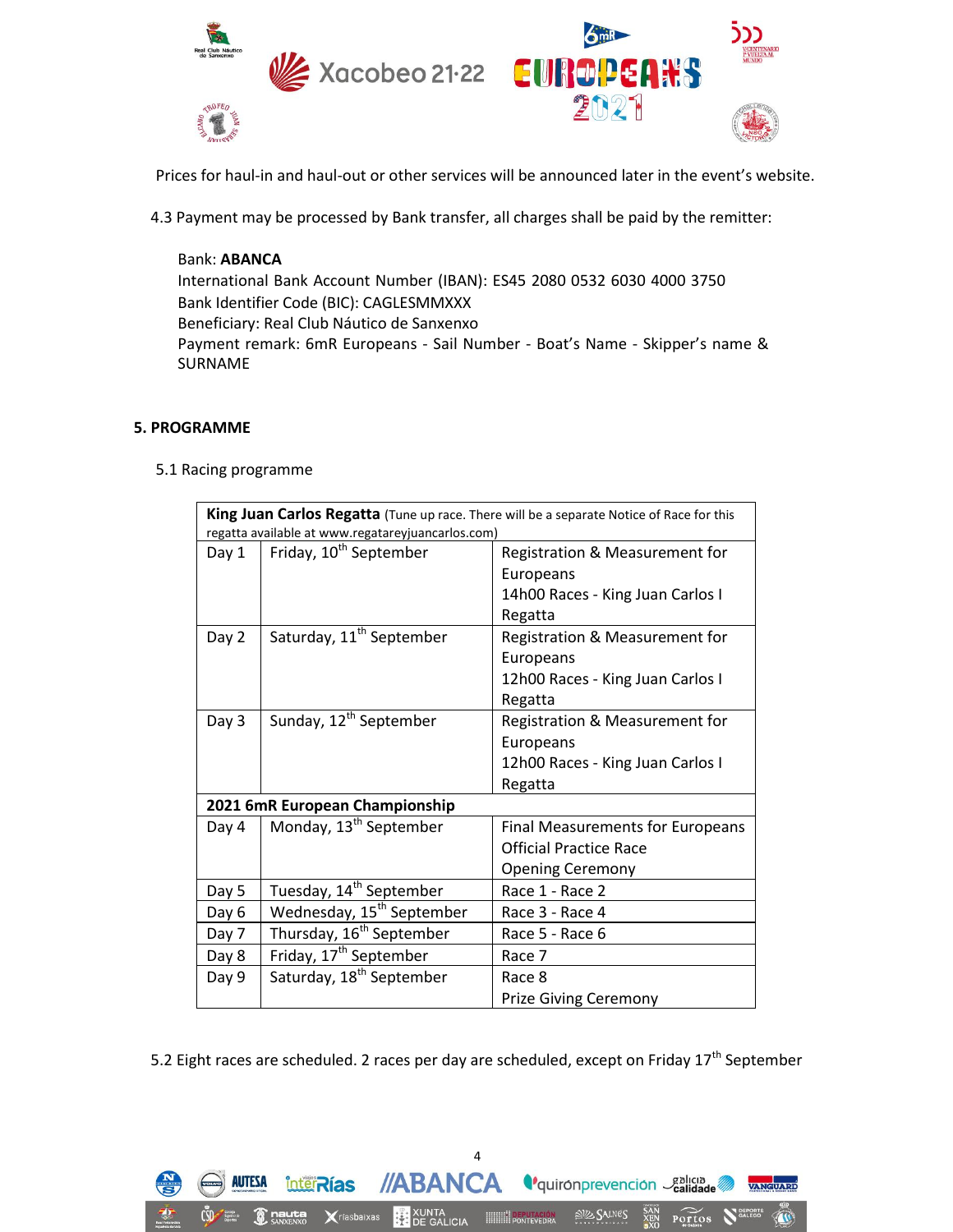

and Saturday 18<sup>th</sup> September, when only one race per day is scheduled. Additional races may be sailed due to exceptional circumstances on condition that the racing programme of the event will not become more than one race ahead of schedule.

5.3 The scheduled time of the warning signal for the first race each day is 12h00.

5.4 On Saturday  $18<sup>th</sup>$  of September no warning signal will be displayed after 15h00.

5.5 There will be separate starts for both divisions (Open or Modern and Classics).

#### **6. MEASUREMENT [DP]**

6.1 Each boat shall produce a valid measurement certificate at registration.

6.2 All required hull and spar measurements marks shall be affixed to the boat. In addition, weight, flotation and sails may be checked and any other items that the international jury and equipment inspectors deem appropriate.

6.3 Random spot checks may be carried out at any time during the Regatta including on the water.

6.4 Sails should be measured and stamped by an approved measurer before the Regatta and should have the ISMA Class sail label affixed.

6.5 All yachts must carry on board a towline of minimum 15 metre length and personal flotation devices (minimum 50 Newtons) for every crew member on board.

#### **7. SAILING INSTRUCTIONS**

7.1 A preliminary version of the Sailing Instructions (SI) may be posted on the event website at [www.6mreuropeans2021.com,](http://www.6mreuropeans2021.com/) not later than Friday  $10^{th}$  September 2021 at 15:00 local time.

7.2 The final SI will be available at registration at the race office and also posted on the event website.

#### **8. THE COURSES**

8.1 The Racing area will be in the waters of Sanxenxo.

**InterRias** 

8.2 The course will be 2 windward legs and 2 leeward legs of approximately 2 nautical miles each, with a finish at the leeward mark; and it will be adapted to suit local conditions.

5

**//ABANCA** *<u>equironprevencion</u>* Calidade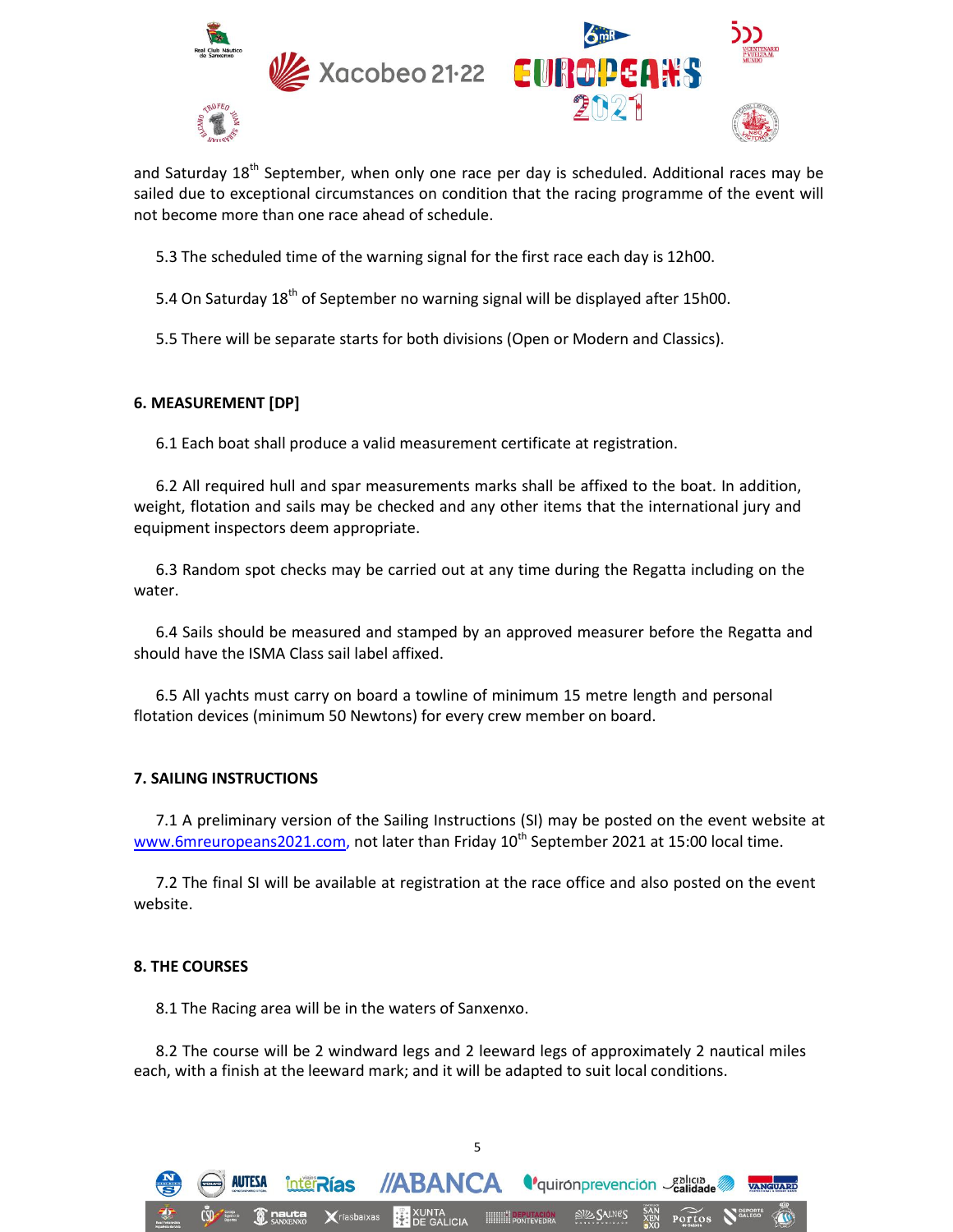

8.3 A gate may be laid as the Leeward Mark. A diagram will be included in the Sailing Instructions.

#### **9. PENALTY SYSTEM**

9.1 Rule 44.1 is changed so that the Two-Turns Penalty is replaced by the One-Turn Penalty.

9.2 Decisions of the International Jury will be final as provided in rule RRS 70.5.

#### **10. SCORING**

10.1 Eight races are scheduled. The European Championship will be valid if five races have been completed.

10.2 a) When fewer than six races have been completed, a boat's series score will be the total of her race scores.

b) When six or more races have been completed, a boat's series score will be the total of her race scores excluding her worst score.

## **11. (DP) [NP] SUPPORT BOATS**

11.1 Team leaders, coaches and other support personnel shall stay outside areas where boats are racing from the time of the preparatory signal for the first class to start until all boats have finished or the race committee signals a postponement, general recall or abandonment.

11.2 Support and Coaches boats shall be registered at the Race Office at Registration and comply with the Support Boat Regulation for the regatta, which will include at least the following requirements:

- Obligation of having a valid third-party liability insurance including the coverage of risks at regattas with a minimum cover of 1.500.000  $\epsilon$  per incident or the equivalent.

- Captain of the support boat must have a valid licence to drive the boat.

11.3 Support and Coaches boats will be part of the security arrangement for the event.

11.4 Support boats shall display their national flag or a white flag with their national letters as described in RRS appendix G.

#### **12. (DP) [NP] BERTHING**

inter**Rías** 

Boats shall be kept in their assigned places in the harbour. Arrangements of the harbour master

6

**//ABANCA** *<u>equironprevencion Calidade<sup>2</sup>*</u>

must be respected.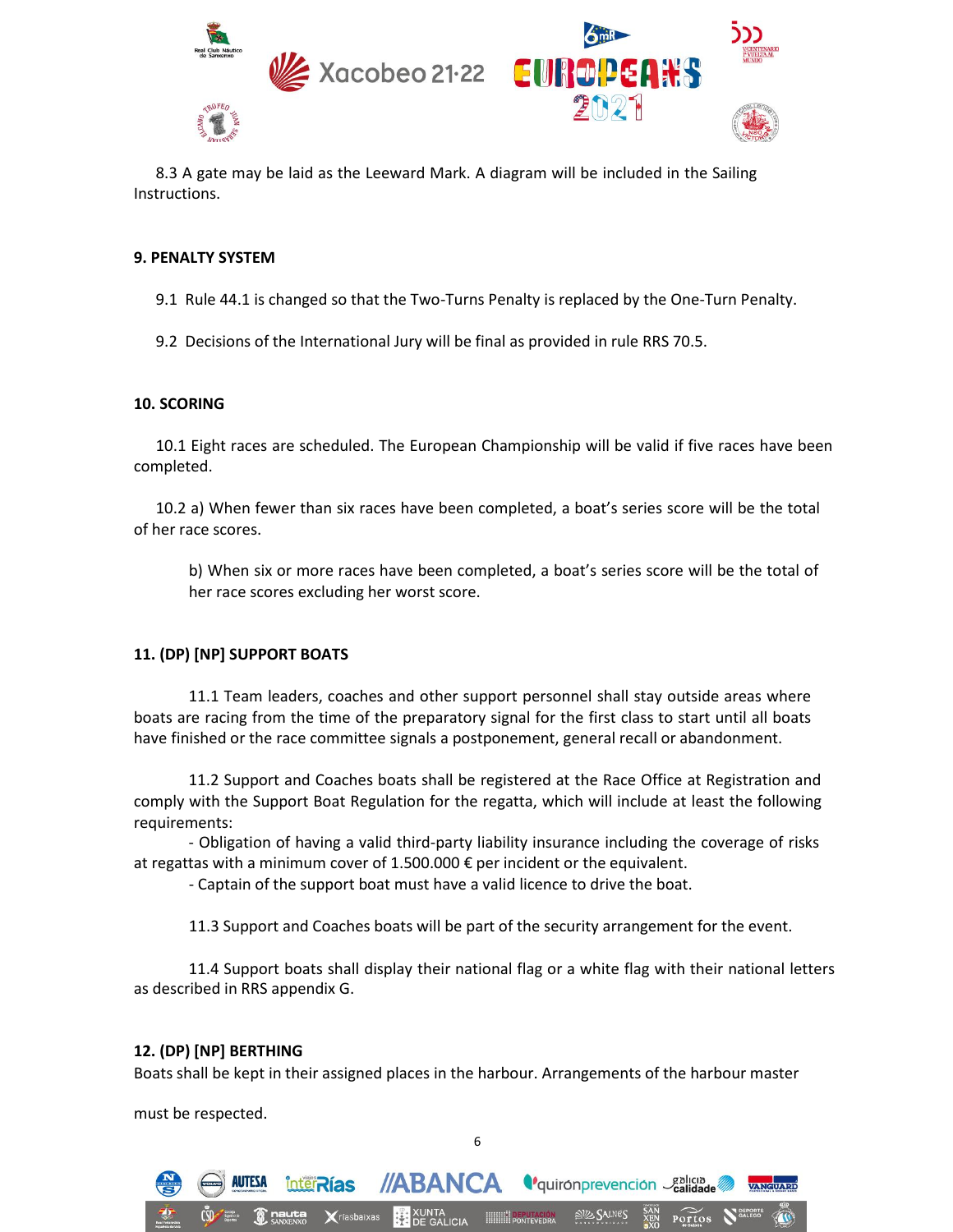

## **13. (DP) [NP] HAUL-OUT RESTRICTIONS**

Boats shall not be hauled out during the European Championship, except with and according to the terms of prior written permission of the Race Committee.

## **14. (DP) DIVING EQUIPMENT AND PLASTIC POOLS**

Underwater breathing apparatus and plastics pools or their equivalent shall not be used around keelboats between the preparatory signal of the first race of the European Championship and the end of the Regatta.

## **15. (DP) RADIO COMMUNICATION**

Except in an emergency, a boat shall neither make voice nor data transmissions while racing nor receive voice or data communications not available to all boats.

The Race Committee may make use of a marine VHF international channel to make announcements to competitors, including during the pre-start period. The Race Committee may communicate with the competitors through VHF channel 69. Any announcement or failure to make an announcement shall not be cause for redress. This changes RRS 62.1(a).

## **16. PRIZES FOR THE EUROPEAN CHAMPIONSHIP**

Trophies will be awarded in accordance with the International Six Metre Championship Rules for the European Championship:

The **Juan Sebastián de Elcano Trophy** offered by the Spanish Navy in commemoration of the 500 Anniversary of the First Circumnavigation of the Earth and awarded to the winning yacht in the Classic Division.

The **Xacobeo 21 Trophy** offered by the Xunta de Galicia (Galician Government) and awarded to the winning yacht in the Open Division.

The **Coppa Giovanelli** awarded to the winning yacht in the Open Division.

**InterRías** 

The **President Woodrow Wilson Trophy** awarded to the highest placed Classic yacht. For the purpose of this trophy, Classic is defined as a boat first constructed and/or certificated before December 31, 1965 and built according to Class rules and guidelines. Replicas of such yachts whose construction has been endorsed by the International Six Metre Association Classics and Technical Committees are also eligible to compete.

The **August Ringvold Memorial Trophy** awarded to the highest placed Classic yacht built to the

7

**//ABANCA** *L'quironprevencion calidade* 

Portos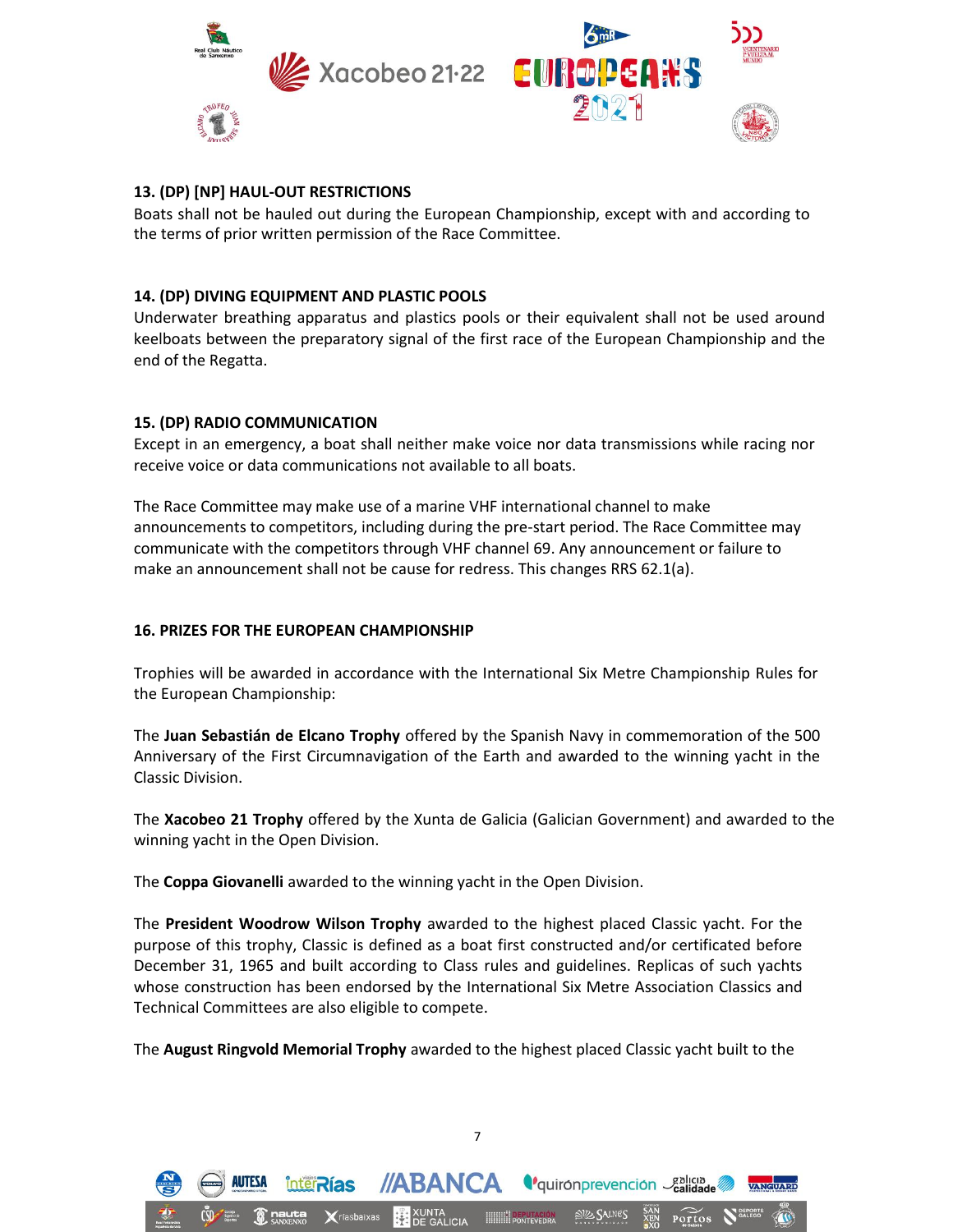

First (1907-1919) or Second (1919-1933) International Rule which retains its original underwater configuration. All yachts in this category must also carry a valid and current measurement certificate.

The **Lucie Trophy** awarded to the highest placed yacht at the end of racing which includes a woman as helmsperson or crew. In the event of a tie, the tied boat with the most women wins the Trophy.

The **Nelson Trophy** awarded to the highest placed boat among those first constructed and certificated as a Six Metre between 1966 and 6 September 1979 (the date of the first race of the 1979 World Championships) inclusive, which have had no alteration to their underwater shape other than permitted modifications to the rudder.

The **Merula Trophy** awarded to the highest placed Classic yacht built to the First (1907-1919) International Rule which retains its original underwater configuration. All yachts in this category must also carry a valid and current measurement certificate.

The **Astor Cup** awarded to the highest placed boat at the end of racing which includes a person aged 25 years or under as helmsperson or crew. In the event of a tie, the Cup will be awarded to the yacht with the most wins. If the result remains a tie, the tied scores shall be resolved by the method reasonably and fairly determined by the Race Committee of the event.

The **Shipshape Trophy** awarded to the official practice race's winning yacht in the Open Division.

The **Maharajah of Djeezupuhr Trophy** awarded to the official practice race's winning yacht for the Classic Division.

## **17. DISCLAIMER OF LIABILITY**

17.1 Competitors participate in the Regattas entirely at their own risk. See RRS 3 - Decision to Race.

17.2 The Organizing Authority will not accept any liability for material damage or personal injury or death sustained in conjunction with or prior to, during, or after the regattas of the European Championship referred to in this Notice of Race.

17.3 Spanish law will be the Governing law.

inter**Rías** 

#### **18. INSURANCE**

Each participating boat and each support boat shall be insured with valid third-party liability insurance including the coverage of risks at regattas with a minimum cover of 1.500.000  $\epsilon$  per incident or the equivalent.

8

**//ABANCA** *V*quironprevencion *Sealicia*